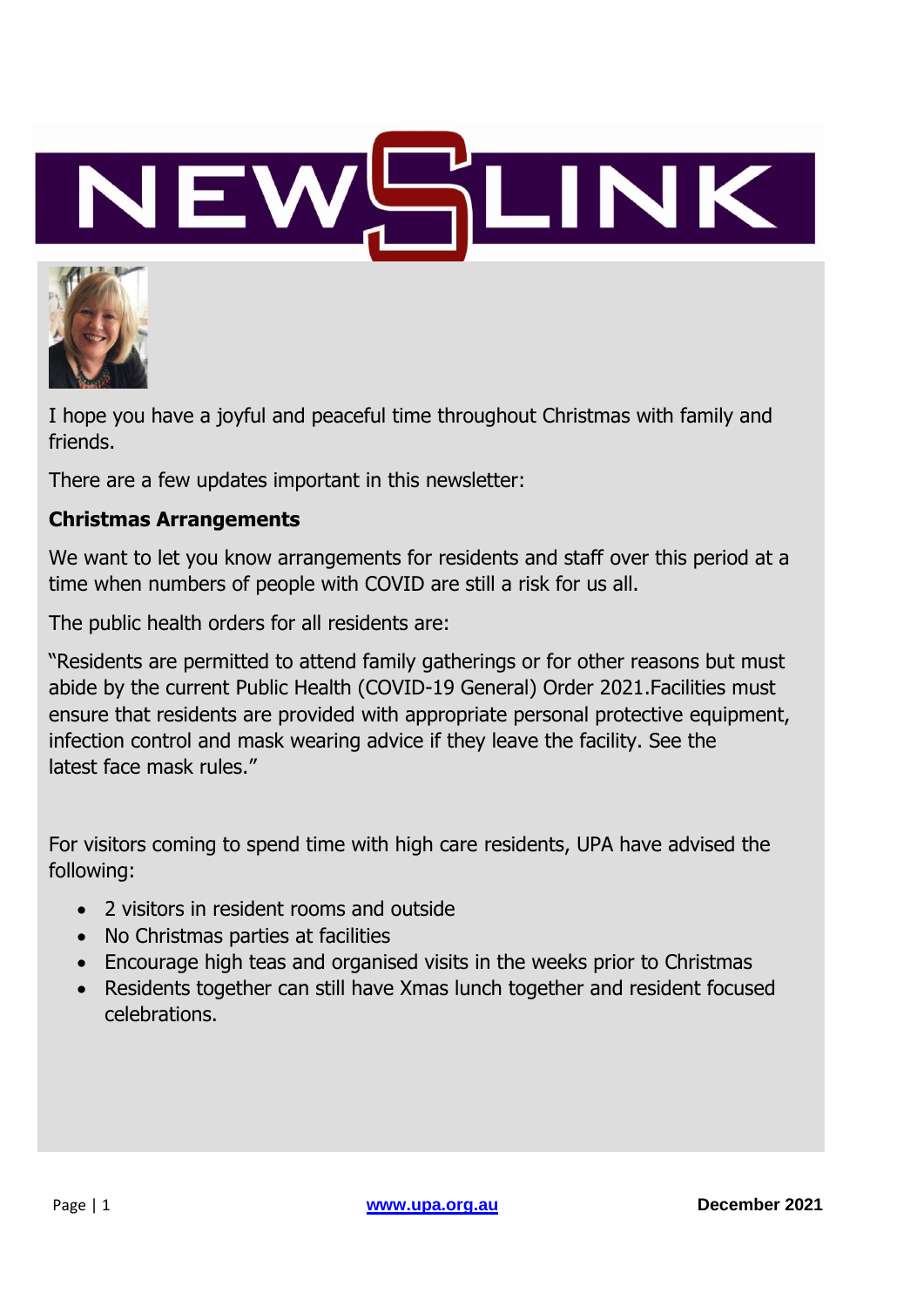Arrangements for Staff during Christmas week are:

- Aaron Renel will be working through Christmas week.
- Alice Mackay and Bronwyn Heard will be on leave from Christmas Eve until 3rd January.
- Trish Goodman will be working though the Administrative Office will be closed. Trish will cover for Bronwyn.
- Ryan Shields will be on call through Christmas week until 31 December.
- Other Regional administration staff will be on leave through the Christmas week.

#### **Staff changes**

It is with regret that I announce that Ryan Shields and Karen Tebbet have given their notice of resignation at Sydney North Region.

Ryan has been headhunted by a previous employer with an offer too good to refuse. What a compliment! Ryan has been a terrific team player at Sydney North. His knowledge and skills in managing the properties has been outstanding and we will miss him. He is finishing up at the end of the year ready to start in his new role in 2022. We will look to fill Ryan's role with an interim maintenance manager while we recruit to his position.

Karen is leaving to test out her dream future in business management and have greater time with family. In the business world with working from home, now is a great time for Karen's dream. She will finish at Christmas time. Having worked with Karen at Uniting and also at Bolton Clark, I will miss her skills and knowledge and personal support immensely. She is also a fabulous team member at Sydney North Region, and we will miss her. Karen has done an exceptional job coordinating our CDC pilot and supporting the implementation of Vitalcare and Vocera as well as her many roles as an executive assistant. We will recruit another administration support for Aaron, Alice and myself. I will continue to work with the team to roll out and develop our CDC approach to care and services.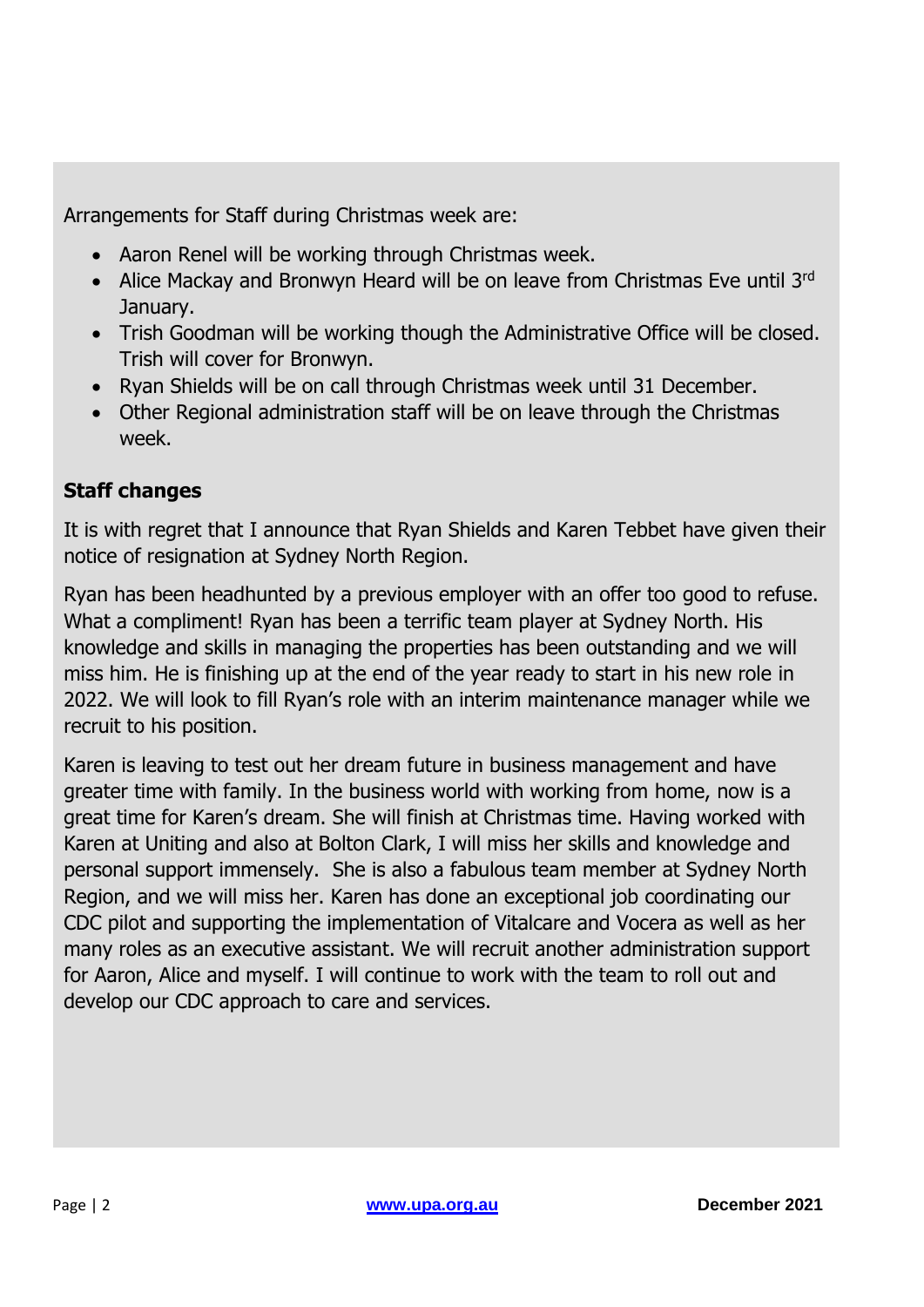On a happier note, we will be starting a New Graduate Program in February in partnership with ACSA. This is an exciting way to bring a new team of registered nurses into our services who will be our Aged Care nurse leaders and clinical experts of the future.

#### **Building Update**

We are expecting that the renovations in Thomas and Rosetta Agst will be completed by Christmas and that the Common Room on Level 6 of Rosetta Park will be completed.

Towers Projects are planning to complete their current retirement village unit renovations by 10<sup>th</sup> January.

Unfortunately, our storm remediation works are delayed due to a delay in supply of materials. We are negotiating with SEC about when they will be able to replace roofing guttering and downpipes and the courtyard outside Carise Place.

We have also contracted with Towers Projects to renovate another 5 retirement units starting in January.

#### **Security**

We have realized through the past few months that we have had a number of visitors who have their own keys going in and out of our buildings without going through screening and showing vaccination certificates. As a consequence, we are issuing swipe cards to everyone with our new Quest security providers. If you don't have a swipe already, please talk to Aaron or Marie or Alice. We will be taking all the old swipes out of the system at the end of January and changing our key system early next year.

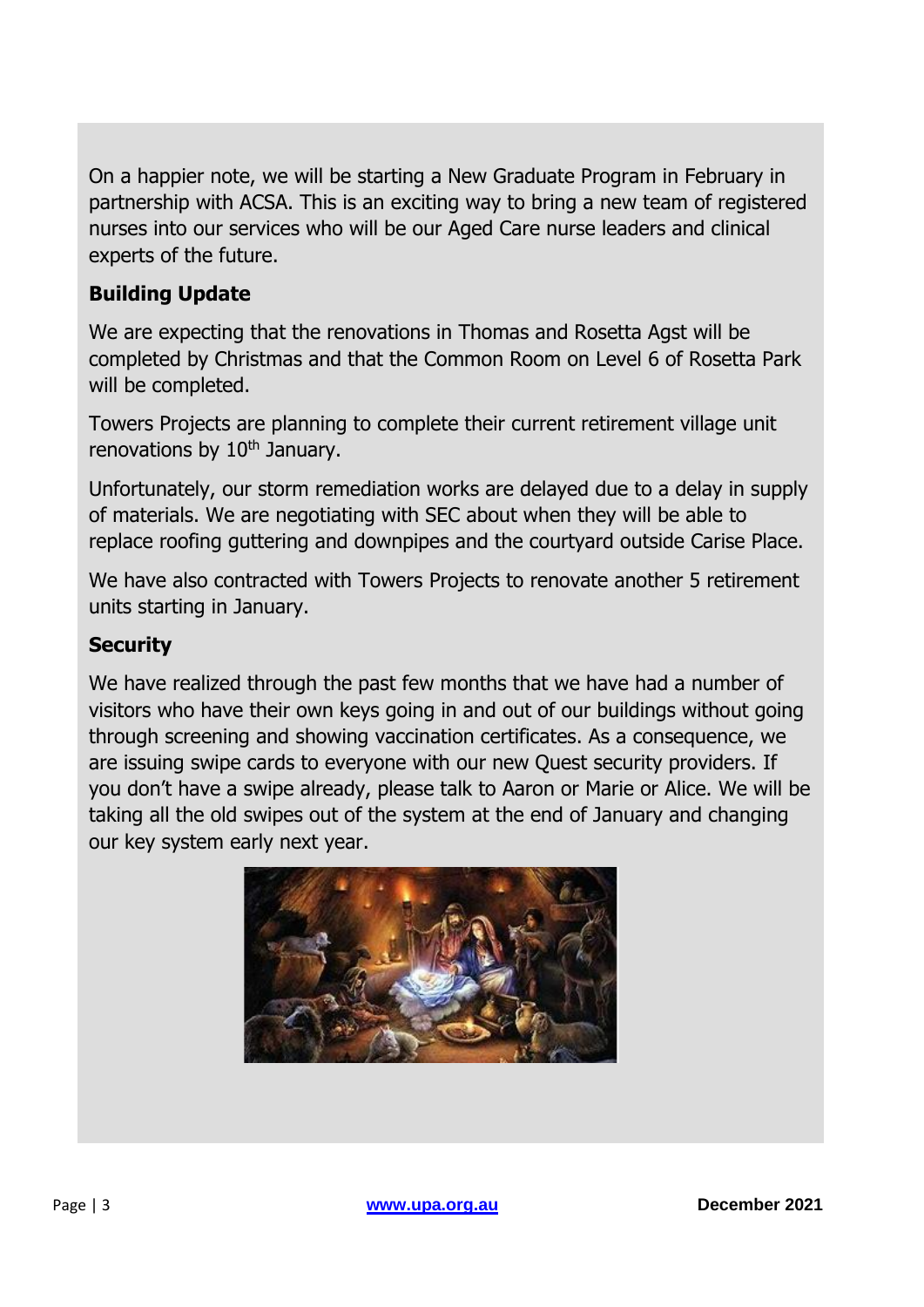#### **Gardens and Grounds**

Landscape enterprises have commenced doing up the gardens around the fountain outside Redleaf. When this is complete, we'll be focusing on new gardens for Thomas House and the front entrance to our property from Pacific Highway.

We have also contracted to put in automatic gates on our Pacific Highway, Wahroonga site. Anyone driving in from Pacific Highway or walking in the pedestrian entrance on Pacific Highway will need a swipe card. There will be agate that automatically opens at our Ada Avenue entrance up past the Carise Car Park (it will not interfere with access to Rosetta Car Park, Staff Car Park or Carise Car Park). This means ambulances and fire trucks can get into our services with no need to have a swipe at the gate. Everyone will need a swipe to get out or request the gate be opened at an intercom.

The gates are expected to be installed in early February 2022. It will mean that we can reduce cars who use the property as a short cut or as parking to go to the village or neighboring properties will no longer be able to do so.

I'd like to thank everyone who has been part of our journey through 2021. We look forward to 2022 with optimism and a continuing commitment to provide an enjoyable place to live and to work.



Christmas Greetings from Bronwyn and family.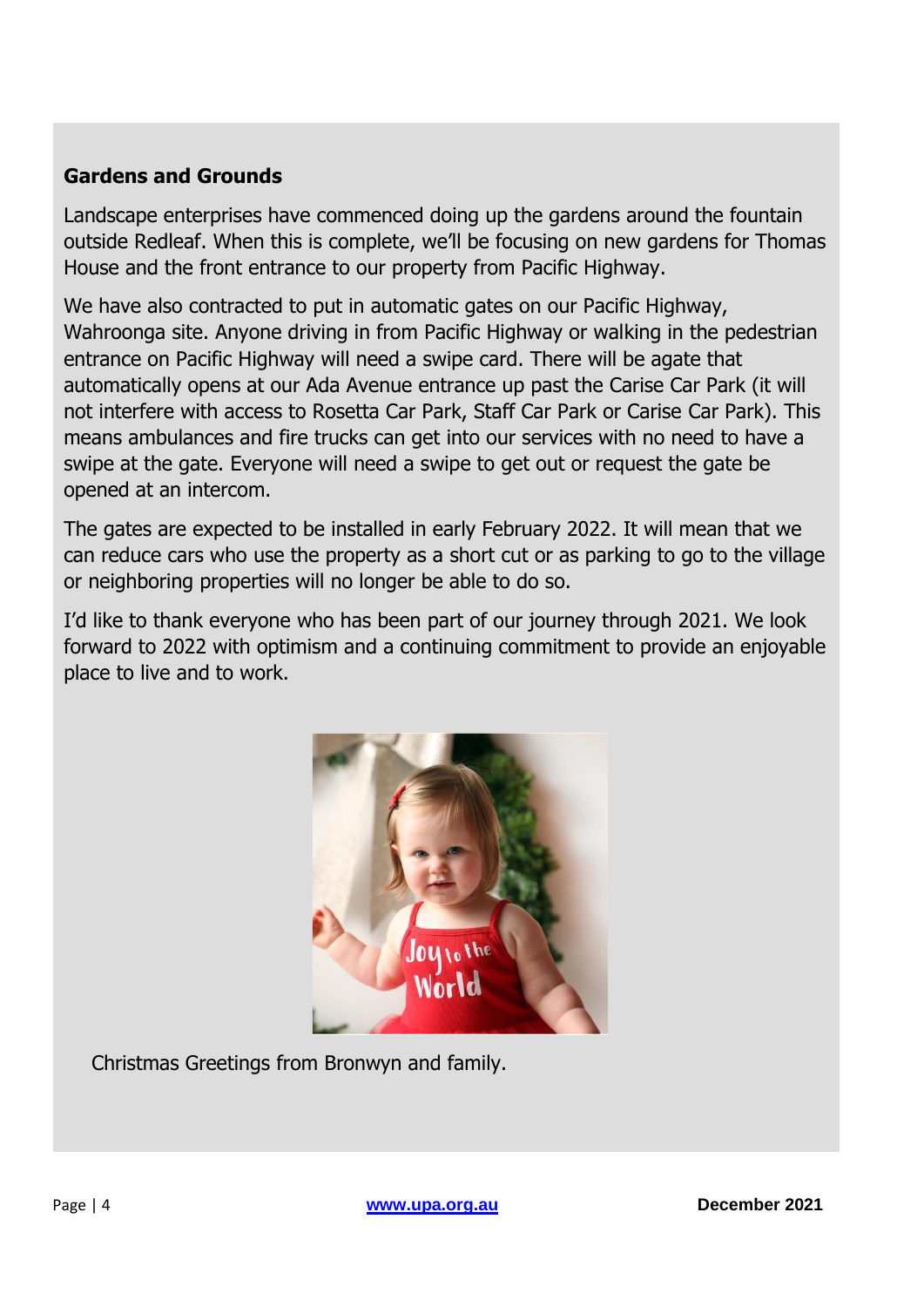**News from Redleaf & Rosetta Park Rosetta Park**

All the staff at Redleaf Apartments would like to wish you all a very…….



The pre- Christmas lunch for Redleaf residents will be on Thursday 23rd December. Unfortunately, again this year due to Covid restrictions, we will not be able to invite family or friends to join us.

Rosetta Park will be going to Magpies Waitara for a Christmas lunch.

Take care and continue to be vigilant in your hand hygiene, social distancing and wearing a mask when in public places.

Kind Regards, Alice

#### *Inside this issue:*

41





May you have the gladness of Christmas which is hope; The spirit of Christmas which is peace; The heart of Christmas  $which is love.$   $new<sub>year</sub>$ *newycarchristmascom*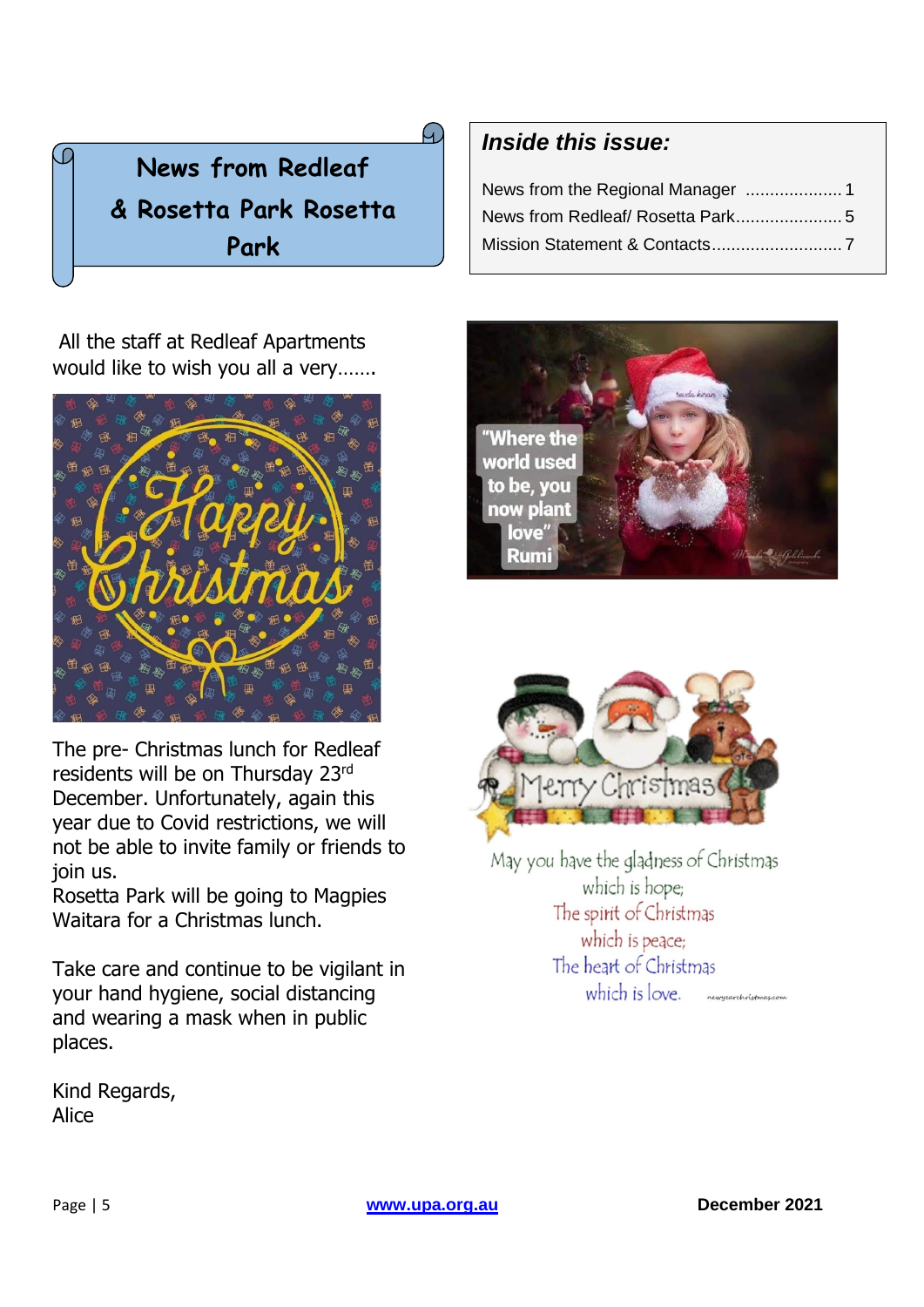

How does the moon cut his hair? Eclipse it.

Pastry chefs know that old age crepes up on you.

Why do seagulls fly over the sea? If they flew over the bay, they would be bagels.



#### **Christmas Bells**

I heard the bells on Christmas Day Their old, familiar carols play, And wild and sweet The words repeat Of peace on earth, good-will to men! **– Henry Wadsworth Longfellow**

#### **White Christmas**

I'm dreaming of a white Christmas, Just like the ones I used to know, Where the treetops glisten And children listen To hear sleigh bells in the snow. **– Irving Berlin**



#### **The Joy Of Giving**

Somehow, not only for Christmas, But all the long year through, The joy that you give to others Is the joy that comes back to you; And the more you spend in blessing The poor and lonely and sad,

The more of your heart's possessing Returns to make you glad.

**– John Greenleaf Whittier**